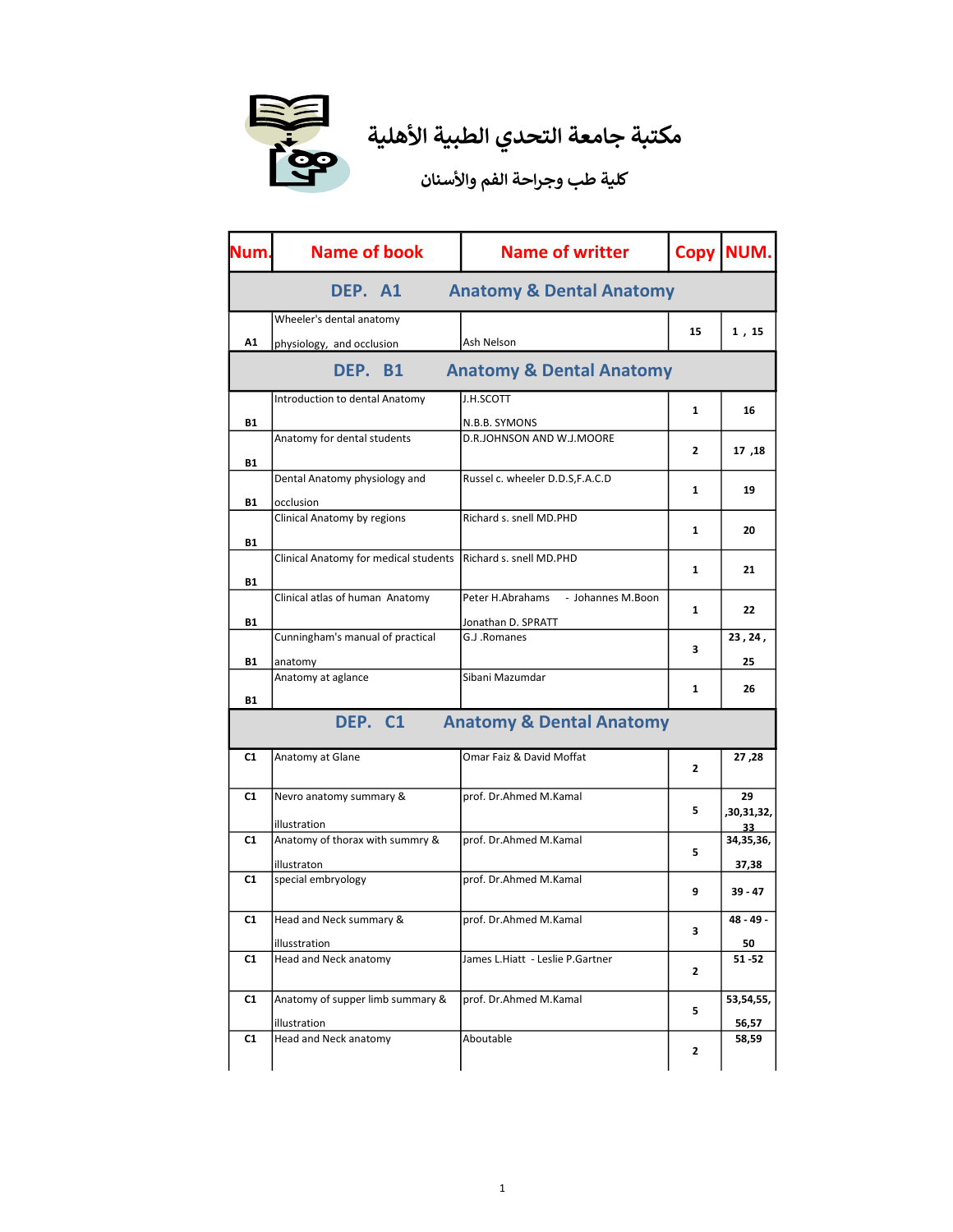

|    |                                                                  | DEP. D1                                                                  |                |          |
|----|------------------------------------------------------------------|--------------------------------------------------------------------------|----------------|----------|
| D1 | Self assessment manual 2 oral                                    | Betram cohen - David Mason - David                                       | 1              | 60       |
|    | medicine and diagnosis                                           | Poswillo                                                                 |                |          |
| D1 | Medical emergencies in dentistry                                 | Nigel D. Robb - Jason Litch                                              | $\mathbf{2}$   | 61-62    |
| D1 | Killey's fractures of the mandible                               | Peter Banks                                                              | 1              | 63       |
| D1 | Pocket of oral Disease                                           | Crispian Scully - Jose V. Bagan - Marco<br>Carrozzo - Catherine M.Flaitz | $\overline{2}$ | 64-65    |
| D1 | Clinical surgery                                                 | Greg Mclatchie - NEIL Boriey - Joanna<br>chikwe                          | 1              | 66       |
| D1 | <b>Clinical Dentistry</b>                                        | David Amitchel - laura Mitchell                                          | 1              | 67       |
| D1 | Mcq in prosthodontics with<br>exlanayions for PG dental entrance | Satish chandra - Shaleen chandra - Grish<br>chandra                      | 2              | 68 -69   |
| D1 | Secrets of high performage dental<br>practice                    | Bob levoy                                                                | 1              | 70       |
| D1 | Pocket atlas of endodontics                                      | Rudolf Beer Michael - A.Baumann - Andrej<br>M.Kielbassa                  | 1              | 71       |
| D1 | Keynotes in medicine for dental<br>students                      | Douglas Hammord                                                          | з              | 72-73-74 |
| D1 | Oral and Maxillofacial surgery                                   | Luke cascarini - Clare schilling - Ben<br>Gurney - Peter Brennan         | 2              | 75-76    |
|    | DEP. A2                                                          | <b>Histology &amp; Oral Histology</b>                                    |                |          |
| A2 | Histology                                                        | C.Roland leeson -Thomas<br>S.Leeson, M.D, PH.D,                          | 1              | 77       |
| A2 | Oral anatomy histology & embryology                              | B.K.B. Berkouitz - G.R. HOLLAND - B.1<br>Moxham                          | 2              |          |
| A2 | Introduction to functional and clinical<br>histology             | AYMAN m.Ghallab                                                          | 1              | 78       |
| А2 | Orban's oral histology and embryology                            | S.N.Bhaskar                                                              | 2              | 79-80    |
| A2 | oral histology and embryology                                    | Dr.Mohamed fadel                                                         | 1              | 81       |
| A2 | Basis histology                                                  | Luis carlos Junqueira - Jose' carneiro,<br>Robert O.Kelley               | 3              | 82-83-84 |
| A2 | oral histology                                                   | Antonio Nanci, PHD                                                       | 7              | 85-91    |
| A2 | histology Part 1 for medical students                            | Zakaria abd-elhamid                                                      | 6              | 92-97    |
| A2 | High-yield histology                                             | Ronald W.Dudek PH.D.                                                     | 2              | 98-99    |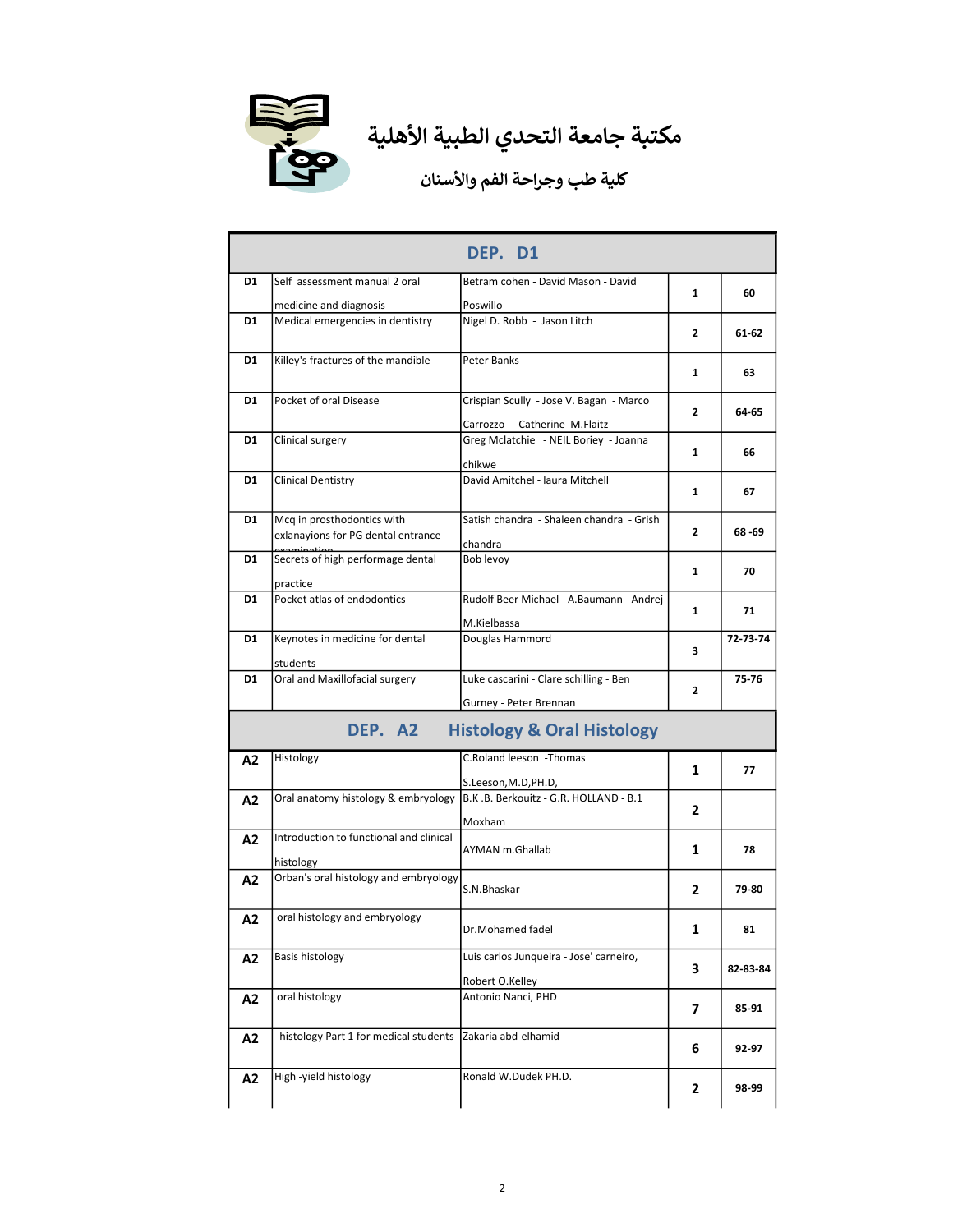

| DEP. B2<br><b>Physiology</b> |                                                                               |                                                                        |   |                     |  |  |
|------------------------------|-------------------------------------------------------------------------------|------------------------------------------------------------------------|---|---------------------|--|--|
| <b>B2</b>                    | Medical physiology                                                            | Arthur C.Guyton M.D.                                                   | 4 | 100-101-<br>102-103 |  |  |
| B2                           | Review of medical physiology                                                  | William F.Ganong                                                       | 2 | 104 - 105           |  |  |
| B2                           | Guyton& hall physiology review                                                | John E.Hall                                                            | 3 | 106 - 107 -<br>108  |  |  |
| <b>B2</b>                    | physiology for medical students part 1   Magdi sabry                          |                                                                        | 5 | 109-113             |  |  |
| <b>B2</b>                    | physiology for medical students part 2 Magdi sabry                            |                                                                        | 5 | 114-118             |  |  |
|                              | DEP. C2                                                                       | <b>Prothodontic Crown &amp; Bridge</b>                                 |   |                     |  |  |
| C <sub>2</sub>               | Stewart's clinical removable partial<br>prosthodontic                         | Rodney D.P Boenix DDS.MS - David<br>R.Cagna DMD.MS - F.Defreet charles | 3 | 119-120-<br>121     |  |  |
| C <sub>2</sub>               | Contemporary fixed prosthodontics                                             | Rosenstiel - Land - Fujimoto                                           | 4 | 122-123-<br>124-125 |  |  |
| C <sub>2</sub>               | Removable partial prosthodontics                                              | Rodney D.Phoenix - David R.Cagna -<br>Charles F.Defreet                | 2 | 126-127             |  |  |
|                              | DEP. D2                                                                       |                                                                        |   |                     |  |  |
| D <sub>2</sub>               | Dentistry for child and adolescent                                            | Ralph E.Mcdonald - David R.Avery                                       | 1 | 128                 |  |  |
| D <sub>2</sub>               | Textbook of practical oral and<br>maxillofacial surgery                       | Daniel E. Waite                                                        | 1 | 129                 |  |  |
| D <sub>2</sub>               | <b>Clinical Pedodontics</b>                                                   | Sindey B.Finn                                                          | 1 | 130                 |  |  |
| D <sub>2</sub>               | <b>Pediatric Dentistry</b>                                                    | Pinkjam-Casamassimo - Fields - Mctigue                                 | 2 | 131-132             |  |  |
|                              | DEP. A3                                                                       |                                                                        |   |                     |  |  |
| А3                           | PDQ pretty darned quick endodontics                                           | John I.Ingle                                                           | 2 | 133-134             |  |  |
| А3                           | Ingle's endodontics                                                           | Ingle Bakland Baumgartner                                              | 4 | 135-138             |  |  |
| A3                           | Proplem solving in Endoontics<br>prevenation indentification and<br>managment | James L.Gutmanm Paul E.LOVDAHL                                         | 2 | 139-140             |  |  |
| A3                           | <b>RESTORATIVE DENTAL Materials</b>                                           | Robert G Craig & John M.Powers                                         | 1 | 141                 |  |  |
| A3                           | Craig's Restorative Dental materials                                          | John M.Powers Ronald L.Sakaguchi                                       | 1 | 142                 |  |  |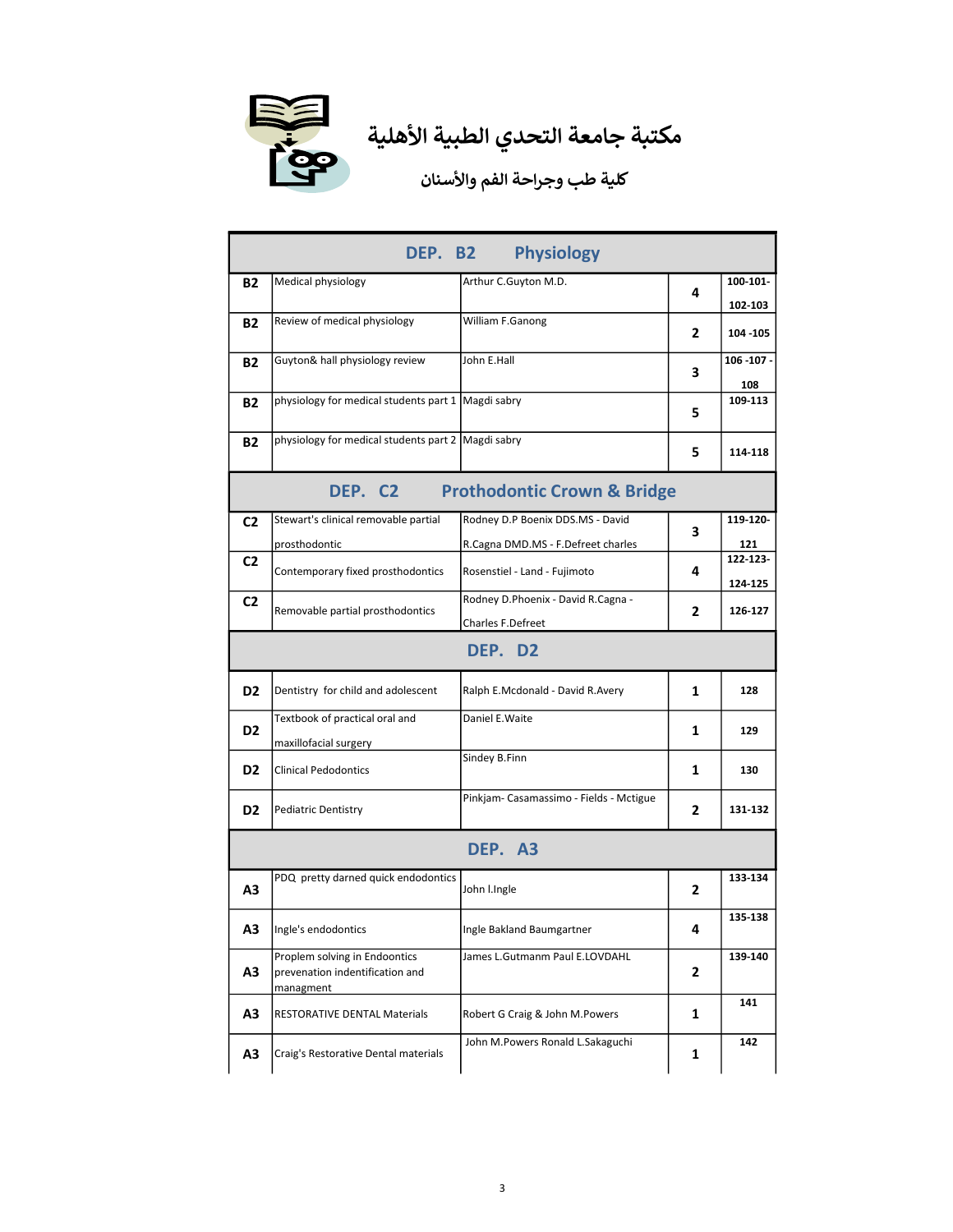

| <b>Oral Medicine</b><br>DEP. B3 |                                                        |                                                                                                 |                |         |
|---------------------------------|--------------------------------------------------------|-------------------------------------------------------------------------------------------------|----------------|---------|
| <b>B3</b>                       | BurKet's oral medicine                                 | Green Berg - Click Ship                                                                         | $\overline{2}$ | 143-144 |
| <b>B3</b>                       | Infection control in dental practice                   | S.Anil - L.P.Samarana ayake - George<br>Krygier                                                 | 1              | 145     |
| <b>B3</b>                       | Removable partial prosthodonticcs                      | <b>Ernest L Miller</b>                                                                          | 1              | 146     |
| B3                              | partial denture notes clinical course                  | Dr.Hany I.Eid -Dr.Ingy t.Lebshien -<br>Dr.Fatma A.sayed                                         | 1              | 147     |
| <b>B3</b>                       | Basic immunology                                       | Cairo university                                                                                | 1              | 148     |
| B3                              | Aguid to dental radiograghy                            | Rita Mason and Sarah Bourne                                                                     | 1              | 149     |
| B3                              | Oral medicine                                          | Sami Sadek                                                                                      | 1              | 150     |
| B3                              | Strategies in dental and treatment<br>planning         | <b>Robert B Morris</b>                                                                          | 2              | 151-152 |
| <b>B3</b>                       | Oral RADIOLOGY PRINCIPLES AND<br><b>INTERPRETATION</b> | Stuart C.White - Michael J.Pharoah                                                              | 2              | 153-154 |
| B3                              | BurKet's oral medicine diagnosis &<br>treatment        | J.Blippincott company - Malcom A.Lynch                                                          | 2              | 155-156 |
|                                 | DEP. C3                                                | <b>Prothodontic Crown &amp; Bridge</b>                                                          |                |         |
| C3                              | Removable partial dentures                             | John D.Jones - Lily T.Garcia                                                                    | 2              | 157-158 |
| C3                              | Complte denture prosthodontics                         | John Joy Manappallil                                                                            | 2              | 159-160 |
| C3                              | Removable partial prosthodontics                       | Alan B.Carr - David T.Brown                                                                     | 2              | 161-162 |
| C3                              | Prosthodontic teatment for<br>edentulous patients      | Zarb.Bolender                                                                                   | $\mathbf{2}$   | 163-164 |
| C3                              | Fixed bridge prostheses                                | DH Roberts - FDS RCS                                                                            | 1              | 165     |
| C3                              | prosthodontics                                         | XXXXXXXXXX                                                                                      | 1              | 166     |
|                                 |                                                        |                                                                                                 |                |         |
| C3                              | The dental clinics of north America                    | Ival G. Mcdermott ,DDS, Guest editor                                                            | 1              | 167     |
| C <sub>3</sub>                  | Complte denture prosthodontics                         | Prof.Dr. Cecile G.Michael -Prof.Dr.<br>MAHMOUD -<br>Prof.Dr. Asmaa Gad<br>ALA Ass-Prof.Dr. AMAL | $\mathbf{2}$   | 168-169 |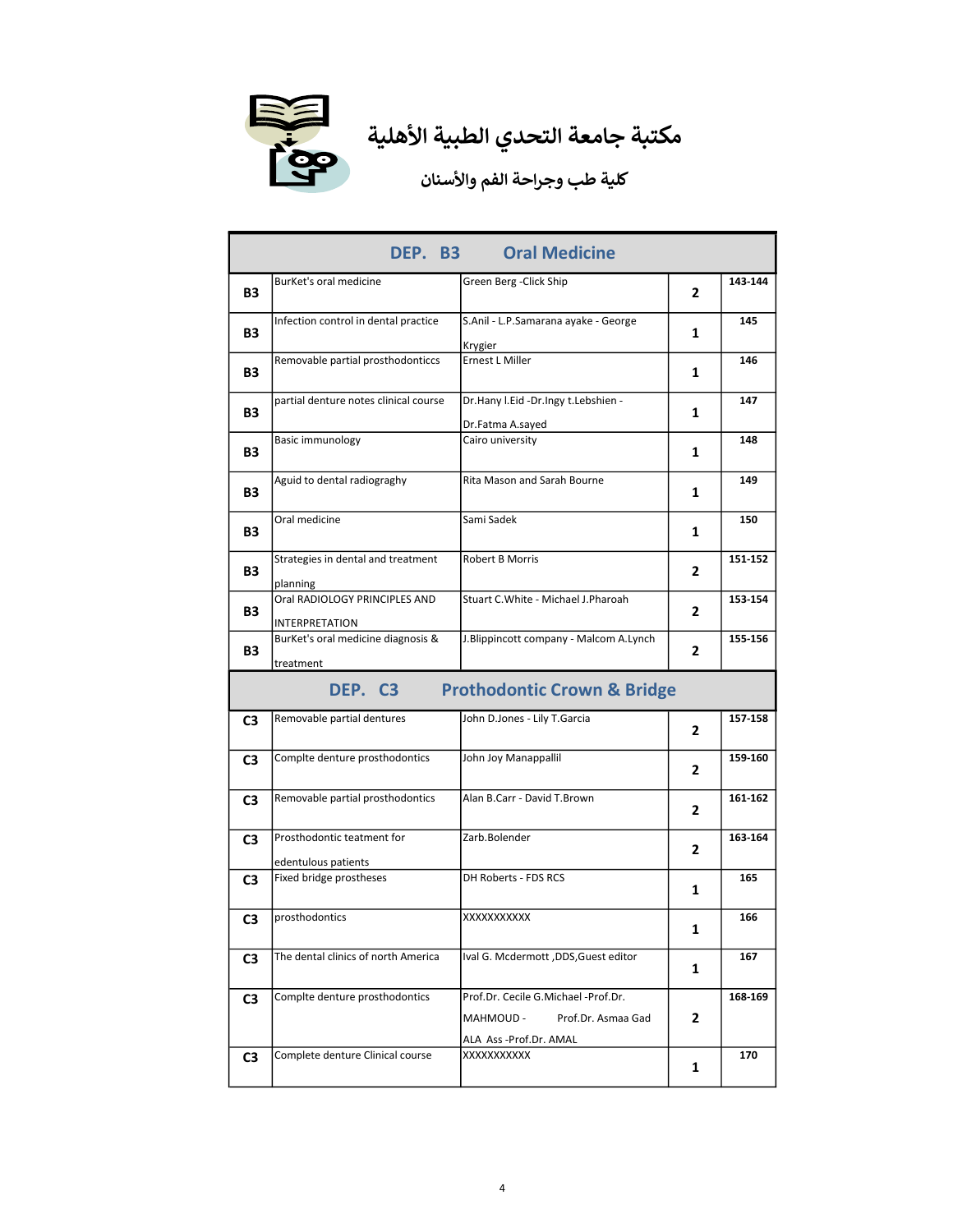

|  | An atlas of Removable partial denture Russell J.Stratton - Frank J.Wiebelt |  |  |
|--|----------------------------------------------------------------------------|--|--|
|  | Idesign                                                                    |  |  |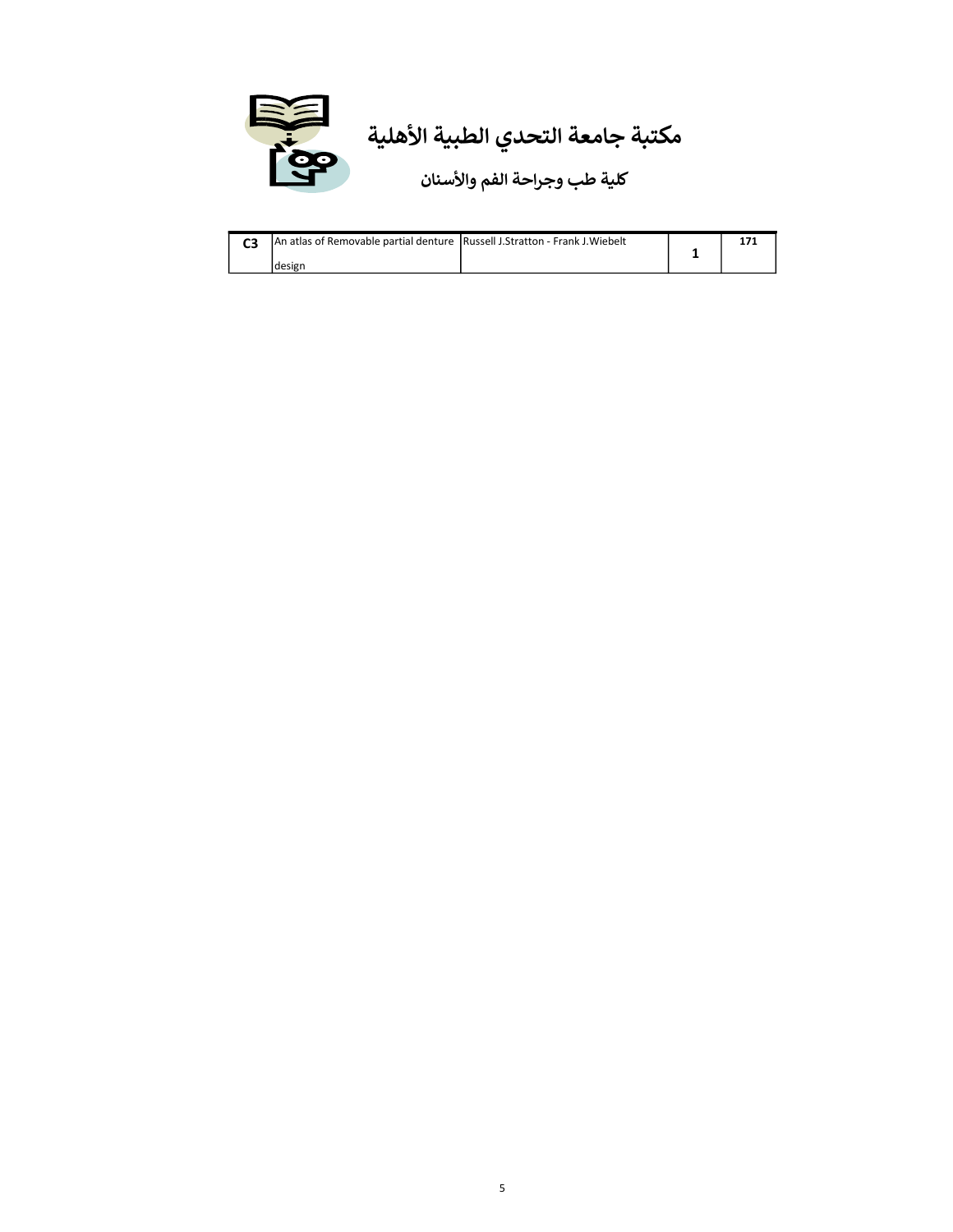

| C3             | Removable partial prothodontics                                | Dr.Sybille K Lechner - prof. a roy       |   | 172      |
|----------------|----------------------------------------------------------------|------------------------------------------|---|----------|
|                |                                                                | Macgregor                                | 1 |          |
| C3             | Removable partial dentureS                                     | Hussein EL-charkawi                      |   | 173      |
|                |                                                                |                                          | 1 |          |
| C3             | Pre-clinical Removable partial                                 | Loutfy ABOUL -ELA                        |   | 174      |
|                | denture                                                        |                                          | 1 |          |
| C3             | Synopsis of complete dentures                                  | Charles W.ELLINGER - Jack H.Rayson -     |   | 175-176  |
|                |                                                                |                                          | 2 |          |
|                |                                                                | James M.Terry -Arthur O.Rahn             |   |          |
| C3             | Problems and solutions in complete                             | David J.Lamb                             |   | 177      |
|                |                                                                |                                          | 1 |          |
| C3             | denture prosthodontics<br>Complete denture notes Rre- Clinical | prof.Dr.Hany I.Eid - Dr.Ingy T.Lebshtien |   | 178      |
|                |                                                                |                                          | 1 |          |
|                | course                                                         |                                          |   |          |
|                | DEP. D3                                                        | <b>Pediatric &amp; Preventive</b>        |   |          |
|                |                                                                |                                          |   | 179-180  |
| D <sub>3</sub> | Hand book of pediatric dentistry                               | Angus C Cameron Richard P W indmer       | 2 |          |
|                | Restorative techniques in paediatric                           | Ms Duggal.MEJ Curzon - Sa Fayle .KJ      |   | 181-182  |
| D <sub>3</sub> |                                                                |                                          | 2 |          |
|                | dentistry<br>Dentistry for the child and ado lescent           | .Toumba Aj Robertson                     |   | 183-184- |
| D3             |                                                                | McDonald - Avery Dean                    | 3 |          |
|                |                                                                | Norman O. Harris Franklin Garacia        |   | 185      |
| D3             | Primary preventive dentistry                                   |                                          | 1 | 186      |
|                |                                                                |                                          |   |          |
| D3             | Pediatric dentistry                                            | Pinkham Casamassimo fields Mctigue       | 1 | 187      |
|                |                                                                | nowak                                    |   |          |
| D3             | Acolour atlas of clinical conditions in                        | R.RAPP and G.B. Winter                   | 1 | 188      |
|                | paedodontics                                                   |                                          |   |          |
|                | Aatext Book of preventive Dentistry                            | Caldwell and stallard                    |   | 189      |
| D3             |                                                                |                                          | 1 |          |
|                | Paediatric Dentistry                                           | Richard welbury -MontyS.Duggal - Marie   |   | 190-191  |
| D3             |                                                                | there se hosey                           | 2 |          |
|                | Orthodontics & paediatric dentistry                            |                                          |   | 192-193  |
| D3             |                                                                | Declan M illett - Richard welbury        | 2 |          |
|                |                                                                | DEP. A4                                  |   |          |
|                |                                                                |                                          |   |          |
| Α4             | Endodontics                                                    | Ingle .Bakland                           | 1 | 194      |
|                |                                                                |                                          |   |          |
| Α4             | Endodontics practice                                           | Louis L.Rossman                          | 1 | 194      |
|                |                                                                |                                          |   |          |
| A4             | Pickard's manual of operative denntistr                        | E.A.M.Kidd,B.G.N.Smith,<br>andT.F.       | 1 | 195      |
|                |                                                                | Waston                                   |   |          |
|                |                                                                | Mohmoud torabinejad - R ichard E. Walton |   |          |
| Α4             | Endodontics principles and practice                            |                                          | 2 | 196-197  |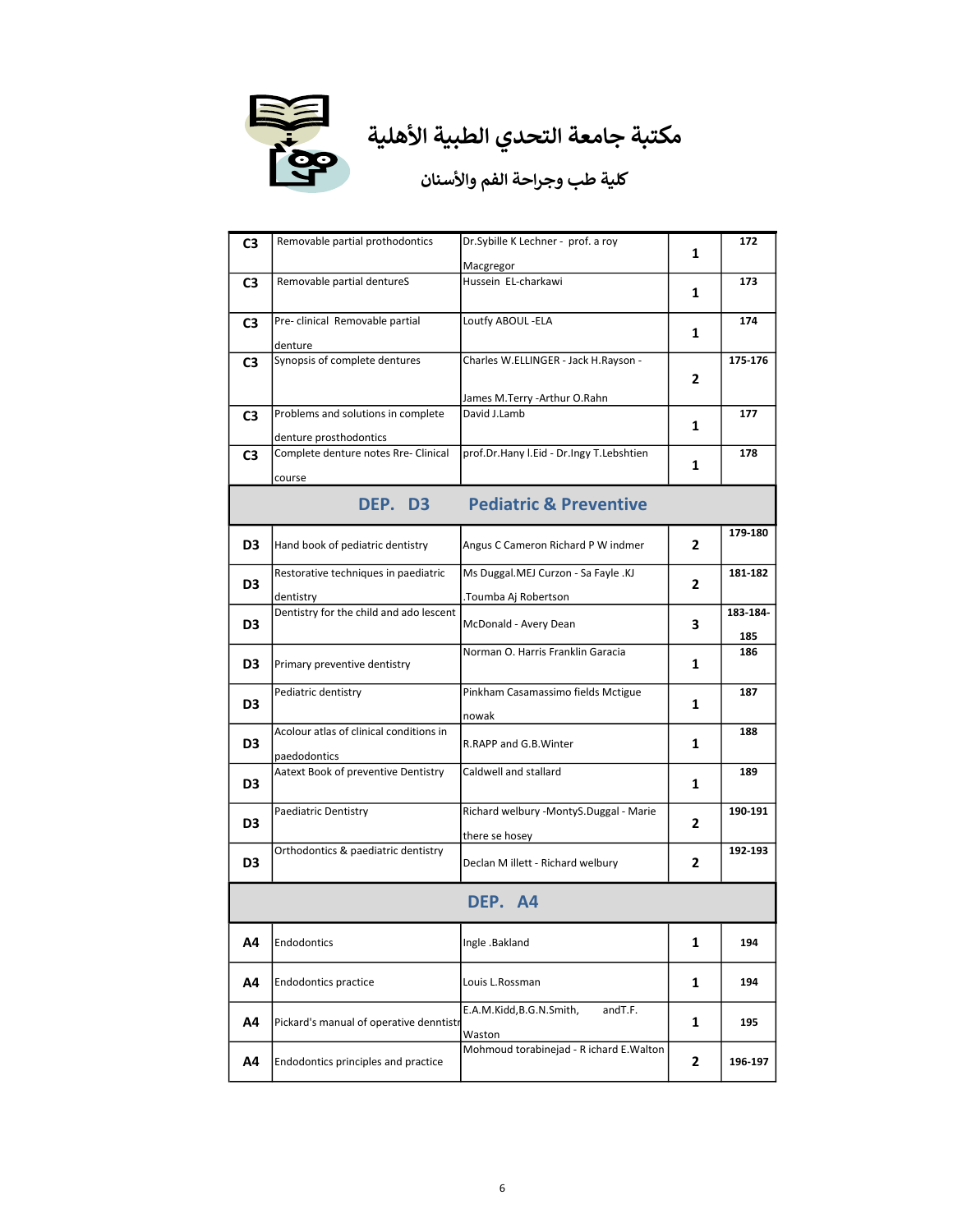

| Α4                              | <b>Endodontics therapy</b>                                                    | Franklin S. Weine                                                                                                    | 1 | 198                 |  |
|---------------------------------|-------------------------------------------------------------------------------|----------------------------------------------------------------------------------------------------------------------|---|---------------------|--|
| Α4                              | Restorative practice                                                          | Louis L.Rossman                                                                                                      | 1 | 199                 |  |
| Α4                              | Sturdevant's Art and science of<br>operative pentistry                        | Harald O.Hey mann - J Swift , Jr, DMD, MS -<br>Andrev.Ritter, DDs, MS                                                | 2 | 200-201             |  |
| Α4                              | Sturdevant's Art and science of<br>operative pentistry                        | Harald O.Hey mann - Edward I.Swift,-<br>Andre v . Ritter, DDs, MS                                                    | 2 | 202-203             |  |
| <b>Oral Medicine</b><br>DEP. B4 |                                                                               |                                                                                                                      |   |                     |  |
| B4                              | Oral radiology principles and interpreta Stuart C. White - Michael J. PHAROAH |                                                                                                                      | 2 | 204-205             |  |
| Β4                              | Burket's oral medicine                                                        | Green berg - Glick .ship                                                                                             | 2 | 206-207             |  |
| Β4                              | Principles & practice of medicine                                             | Nicholas A.Boon - Nicki R.Collage - Brian<br>R.Walker                                                                | 2 | 208-209             |  |
| B4                              | Text book of dental radiography                                               | Olaf E, Langland - Francis H. SIPPY                                                                                  | 2 | 210-211             |  |
| Β4                              | Oral medicine                                                                 | Malcolom A. Lynch                                                                                                    | 1 | 212                 |  |
| Β4                              | Clinical medicine                                                             | Parveen Kumar - Michael clark                                                                                        | 2 | 213-214             |  |
| Β4                              | Dental radiology                                                              | Arthur H. Wuehrmann - Lincoln -<br>R.Manson - Hing                                                                   | 1 | 215                 |  |
| B4                              | Essentials of dental radiography and<br>radiology                             | <b>Eric Whaites</b>                                                                                                  | 2 | 216-217             |  |
| B4                              | Clinical oral medicine                                                        | M.A.O.Lewis - p-j lamey                                                                                              | 1 | 218                 |  |
| B4                              | Color atlas of common oral diseases                                           | Robert p.langlais - Craig S.MILLER -<br>jill.s.Nield - gehric                                                        | 2 | 219-220             |  |
|                                 | DEP. C4                                                                       | <b>Prothodontic Crown &amp; Bridge</b>                                                                               |   |                     |  |
| C <sub>4</sub>                  | Shillingburg's fundamentals of fixed<br>prosthodontics                        | Herbert T.Shilling burg - David A.Sather -<br>Edwin L. Wilson - Joseph r. cain -luis J B<br>LANCO - James C. kessler | 2 | 221-222             |  |
| C4                              | Textbook of complete dentures                                                 | Arthur O. Rahn - Charles M.heatwell, Jr.                                                                             | 2 | 223-224             |  |
| C4                              | Mccracken's removable partial<br>prosthodontics                               | Glen P.Mcgivney - Alan B, CARR                                                                                       | 4 | 225-226-<br>227-228 |  |
| C4                              | Partial dentures                                                              | John osborne & george Alexander<br>Lammie                                                                            | 1 | 229                 |  |
| C4                              | General principles of oral maxillofacial<br>surgery                           | Alexandria university                                                                                                | 1 | 230                 |  |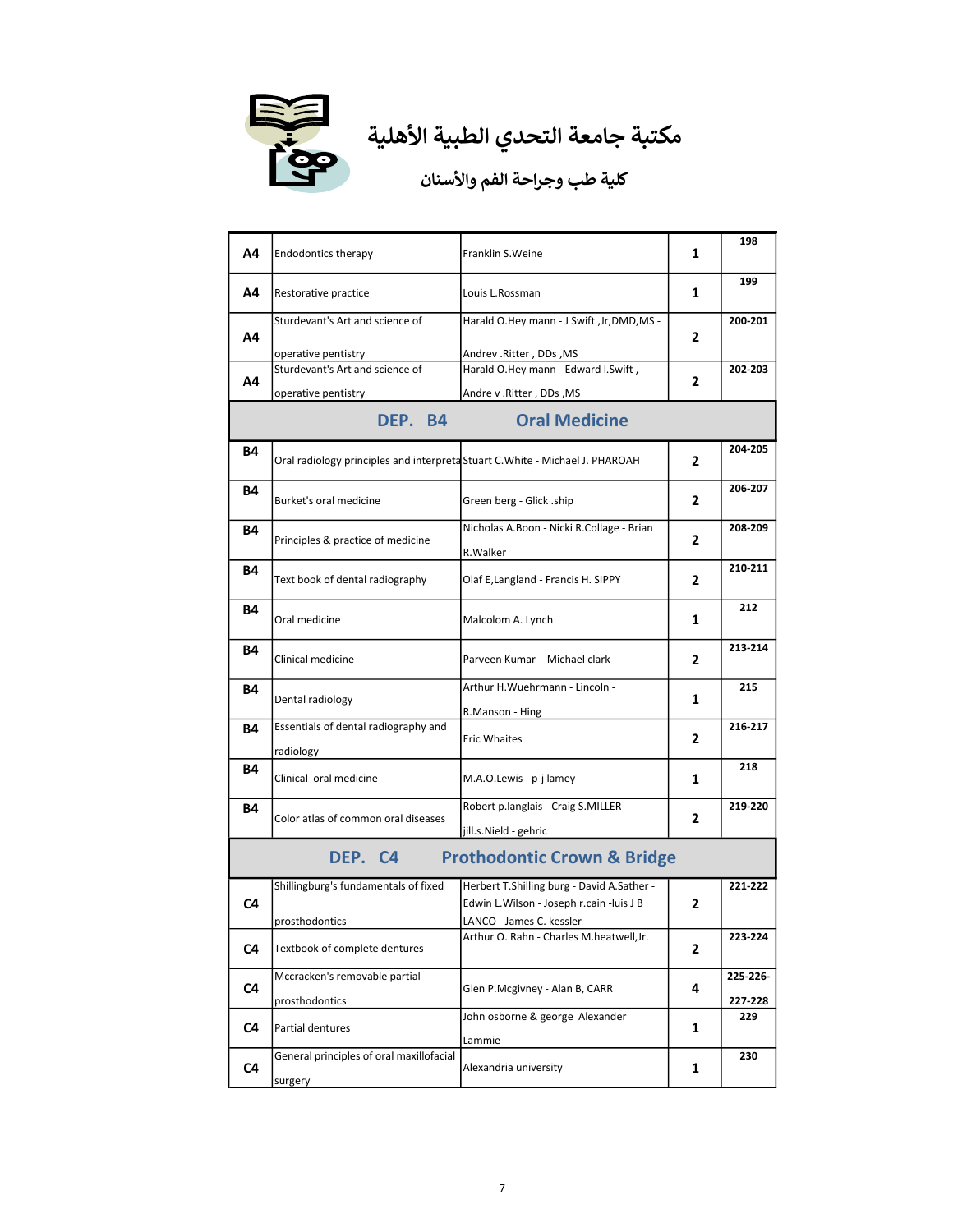

| C4        | Clinical proplem solving in posthodonti David W. Bartlett                |                                           | $\overline{2}$ | 231-232         |
|-----------|--------------------------------------------------------------------------|-------------------------------------------|----------------|-----------------|
| C4        | Planning and making crowns and bridg Bernard GN Smith - Leslie C howe    |                                           | 2              | 233-234         |
| C4        | prosthodontics                                                           | Deepak Nallaswamy                         | 3              | 235-236-<br>237 |
|           | DEP. D4                                                                  | <b>Oral &amp; Maxillofacial surgery</b>   |                |                 |
| D4        | Acolour atlas of periodonology                                           | J.D.Strahan & I.M.Waite                   | $\mathbf{1}$   | 238             |
| D4        | Oral surgery & anaesthesia for the<br>dental practitioner                | Dr.Magid Amin M. Ahmed                    | $\mathbf{2}$   | 239-240         |
| D4        | Pediatric oral and Maxillofacial surgery Leonard B.Kaban Maria J.Troulis |                                           | $\mathbf{2}$   | 241-242         |
| D4        | Practical periodontal plastic surgery                                    | Serge Dibart Mamdouh Kaima                | 2              | 243-244         |
| D4        | Case files surgery                                                       | Toy .Liu .Campbell                        | 1              | 245             |
| D4        | An atlas of minor oral surgery                                           | David A Mcgowan                           | 3              | 246-247-        |
|           | principles and practice                                                  |                                           |                | 248             |
|           |                                                                          | DEP. A5                                   |                |                 |
| A5        | Text book of operative dentistry                                         | satish chandra - shaleen chandra - Girish | 2              | 249-250         |
| А5        | Text book of endodontics                                                 | chandra<br>Nisha GARG - Amit Garg         | 2              | 251-252         |
| <b>A5</b> | Text book of operative dentistry                                         | DR. Vimal K. kikri                        | 2              | 253-254         |
| А5        | Operative dentistry apractice<br>approach                                | David Ricktt - Daid Bartlett              | 2              | 255-256         |
| А5        | Clinical endodontics                                                     | Leif tronstad                             | 1              | 257             |
| А5        | Craig's Restorative - Dental Materials                                   | Ronld L.Sakaguchi - John M. powers        | 2              | 258-259         |
|           | DEP. B5                                                                  | <b>Dental Material</b>                    |                |                 |
| B5        | <b>Applied dental Materials</b>                                          | John f. mccabe and Angus - w.g.walls      | 2              | 260-261         |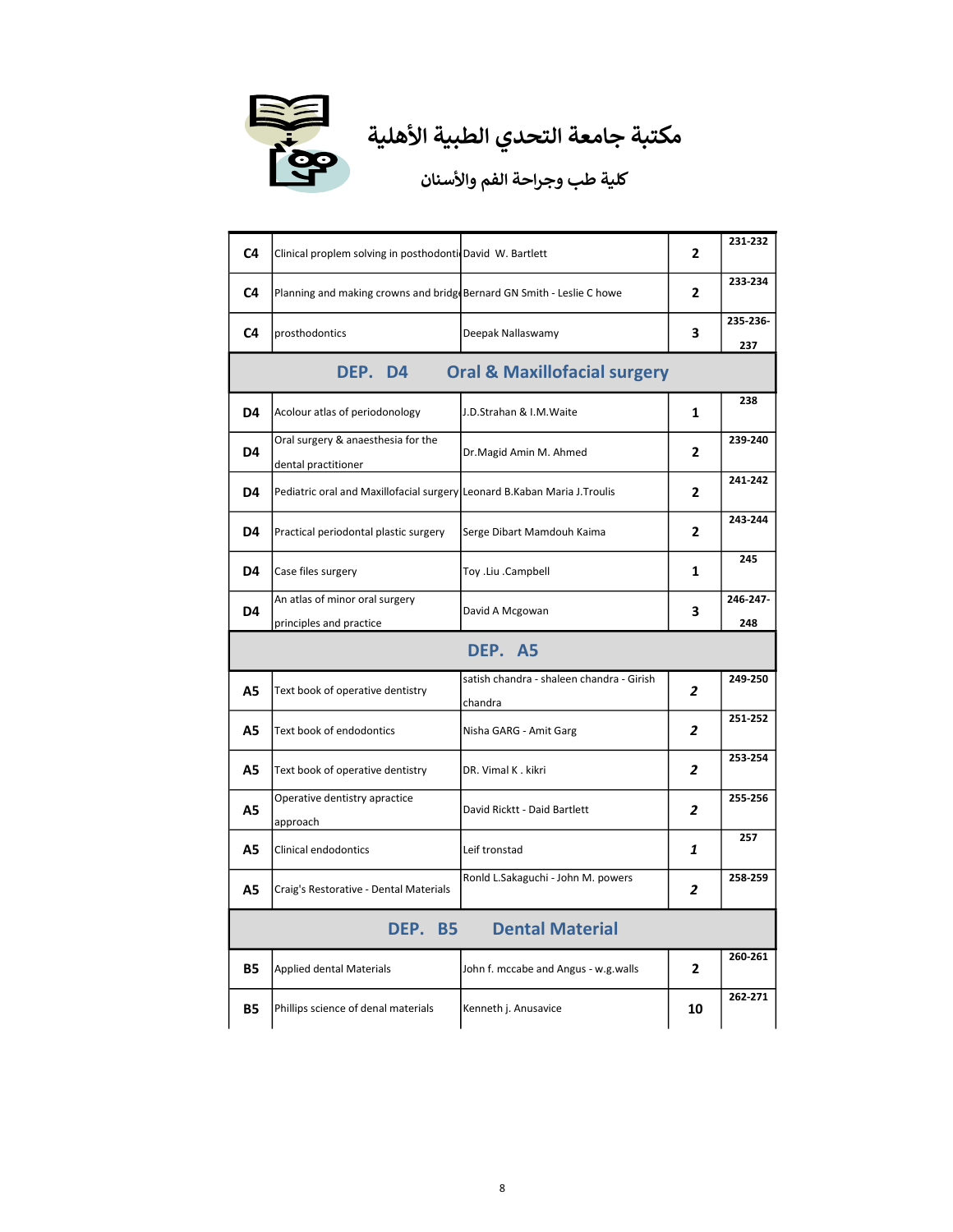

|                | DEP. C5                                                  | <b>Oral &amp; Maxillofacial surgery</b>                                        |                |                     |  |  |
|----------------|----------------------------------------------------------|--------------------------------------------------------------------------------|----------------|---------------------|--|--|
| C <sub>5</sub> | Contemporary oral and maxillofacial<br>surgery           | James R.Hupp - Edward ellis myron<br>R.Tucker                                  | 11             | 272-282             |  |  |
| C5             | Textbook of oral and maxillofacial<br>surgery            | kruger                                                                         | 1              | 283                 |  |  |
|                | <b>Oral &amp; Maxillofacial surgery</b><br>DEP. D5       |                                                                                |                |                     |  |  |
| D <sub>5</sub> | Oral and maxillofacial                                   | Michale Miloro - G.E.Ghali - Peter<br>E.Larsen - Peter D.Waite                 | 1              | 284                 |  |  |
| D5             | Oral and maxillofacial surgery                           | Michale Miloro - G.E.Ghali - Peter<br>E.Larsen - Peter D.Waite                 | 8              | 285-292             |  |  |
| D5             | Oral and maxillofacial trauma                            | Walker-Betts-Barber -powers                                                    | 6              | 293-298             |  |  |
|                |                                                          | DEP. A6                                                                        |                |                     |  |  |
| Α6             | Fundamentals of operative dentistry                      | James B, Summitt - J. Willam Robbins -<br>Thomas J.Hitton - Richard S.Schwartz | 2              | 299-300             |  |  |
| Α6             | <b>Clinical Endodontics</b>                              | Leif tronstd                                                                   | 1              | 301                 |  |  |
| Α6             | Principles of operative dentistry                        | A.J.E.Qualtrough - J.D.Satterthwaite -<br>L.A.Morrow - P.A.Brunton             | $\overline{2}$ | 302-303             |  |  |
| Α6             | Cohen's pathways of pulp                                 | Kenneth M.hargreaves - Stephen cohen                                           | $\overline{2}$ | 304-305             |  |  |
|                |                                                          | DEP. B6                                                                        |                |                     |  |  |
| <b>B6</b>      | Dental management of the meically<br>compromised patient | James W.Lttle - Donald A.Falace - Graig<br>S.Miller - Nelson L.Rhodus          | 3              | 306-307-<br>308     |  |  |
| В6             | Best of fives for dentistry                              | Douglas Hammond                                                                | 1              | 309                 |  |  |
| B6             | <b>MCQS FOR Dentistry</b>                                | Kathleen FM Fan Judith Jones                                                   | 4              | 310-311-<br>312-313 |  |  |
| <b>B6</b>      | <b>EMQS FOR Dentistry</b>                                | Douglas Hammond                                                                | $\mathbf{2}$   | 314-315             |  |  |
| <b>B6</b>      | <b>OSCES FOR Dentistry</b>                               | Kathleen FM Fan Judith Jones                                                   | 3              | 316-317-<br>318     |  |  |
| Β6             | Short notes for dental PG entrance<br>examinations       | Sandeep Goyal                                                                  | 2              | 319-320             |  |  |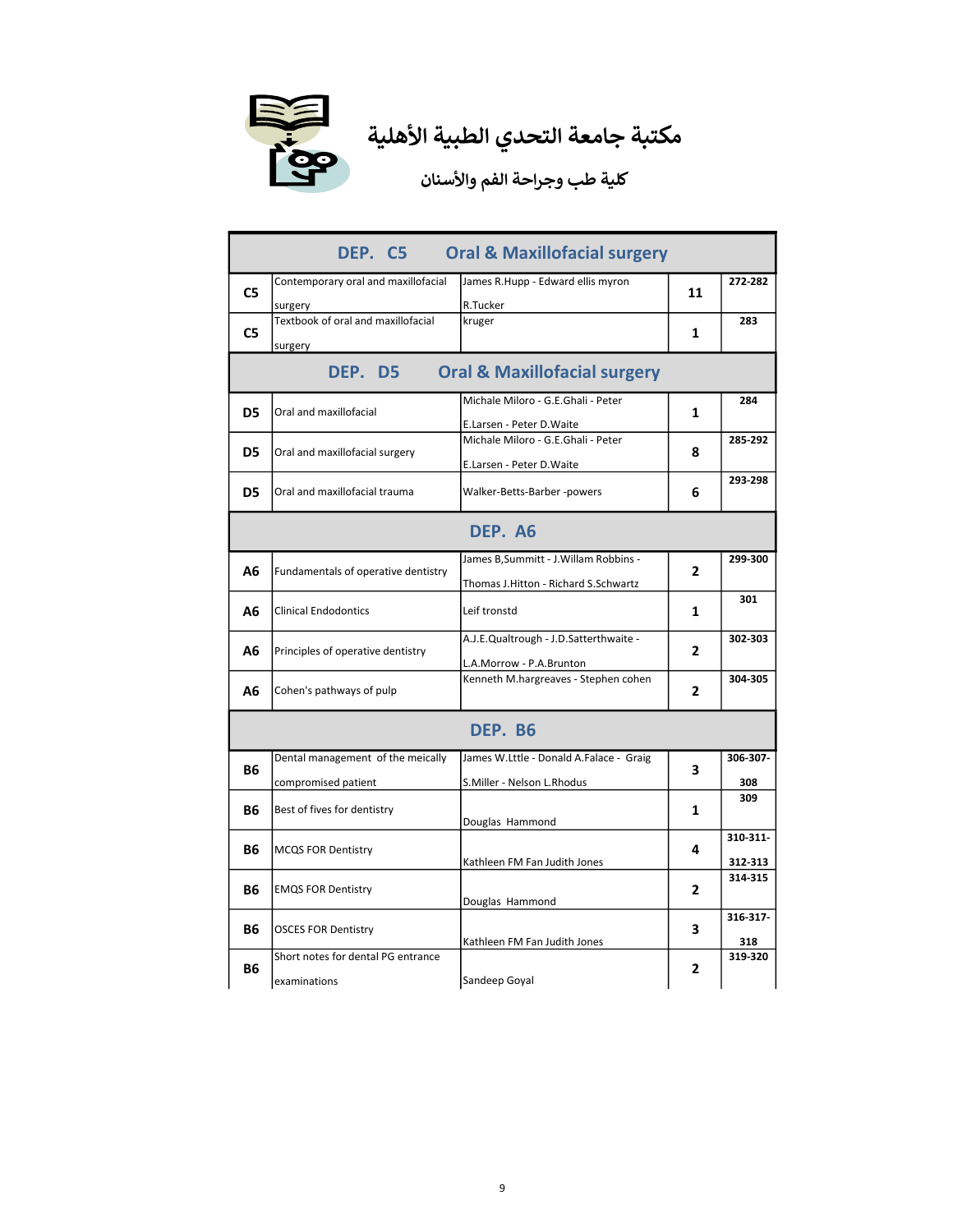

| DEP. C6<br><b>Biochemistry</b> |                                                           |                                                                                        |              |                      |
|--------------------------------|-----------------------------------------------------------|----------------------------------------------------------------------------------------|--------------|----------------------|
| C <sub>6</sub>                 | Biochemistry                                              | Pamela C.Champe - Richard A.Harvey -                                                   | 4            | 321-322-             |
|                                |                                                           | Denise R.Ferrier                                                                       |              | 323-324              |
| C6                             | Biochemistry for medical students                         | Willam veale thorpe                                                                    | 1            | 325                  |
| C6                             | Harper's illustrated Biochemistry                         | Robert K.MURRAY - Dary k.Granner -<br>victor W.Rodwell                                 | 5            | 326-330              |
| C6                             | Basic and Applied dental biochemistry                     |                                                                                        | 2            | 331-332              |
| C6                             | Harper's illustrated Biochemistry                         | R.A.D.Williams - J.C.Elliott<br>Robert K.MURRAY - Dary k.Granner -<br>victor W.Rodwell | 1            | 333                  |
| C6                             | Biochemistry                                              | Lubert stryer                                                                          | 1            | 334                  |
|                                | DEP. D6                                                   | <b>Oral &amp; Maxillofacial surgery</b>                                                |              |                      |
| D6                             | Oral and maxillofacial surgery                            | Turvey - Scully -Waite -Ruiz - Costelo                                                 | 4            | 335-336-<br>337-338  |
| D6                             | Oral and maxillofacial                                    | Brad w.neville - Douglas D.Damm - Carl<br>M.Allen - Jerry E.Bouquot                    | 4            | 339-340-<br>341-342  |
| D6                             | Wheele's dental anatomy physiology<br>& occlusion         | Nelson Ash                                                                             | 2            | 343-344              |
|                                |                                                           | DEP. A7 Operative entistry & endodontic                                                |              |                      |
| <b>A7</b>                      | Carranza's clinical periodntology                         | Newman Takei Klokkevold Carrana                                                        | 19           | 345-364              |
|                                | DEP. B7                                                   | <b>Operative entistry &amp; endodontic</b>                                             |              |                      |
| <b>B7</b>                      | Clinical periodontology                                   | B.R.R Varma & R.P. Nayak                                                               | 1            | 364                  |
| B7                             | Basic and clinic aspects of<br>periodontology             | Prof. Dr. Abaalla - M.Arraty                                                           | 1            | 365                  |
| <b>B7</b>                      | Clinical periodontology and implant<br>dentistry          | Jan Lindhe - Thorkild Karring - Niklaus<br>P.Lang                                      | $\mathbf{z}$ | 366-367              |
| В7                             | Essentials of clinical periodontology<br>and periodontics | Shantipriya Reddy                                                                      | з            | $368 - 369 -$<br>370 |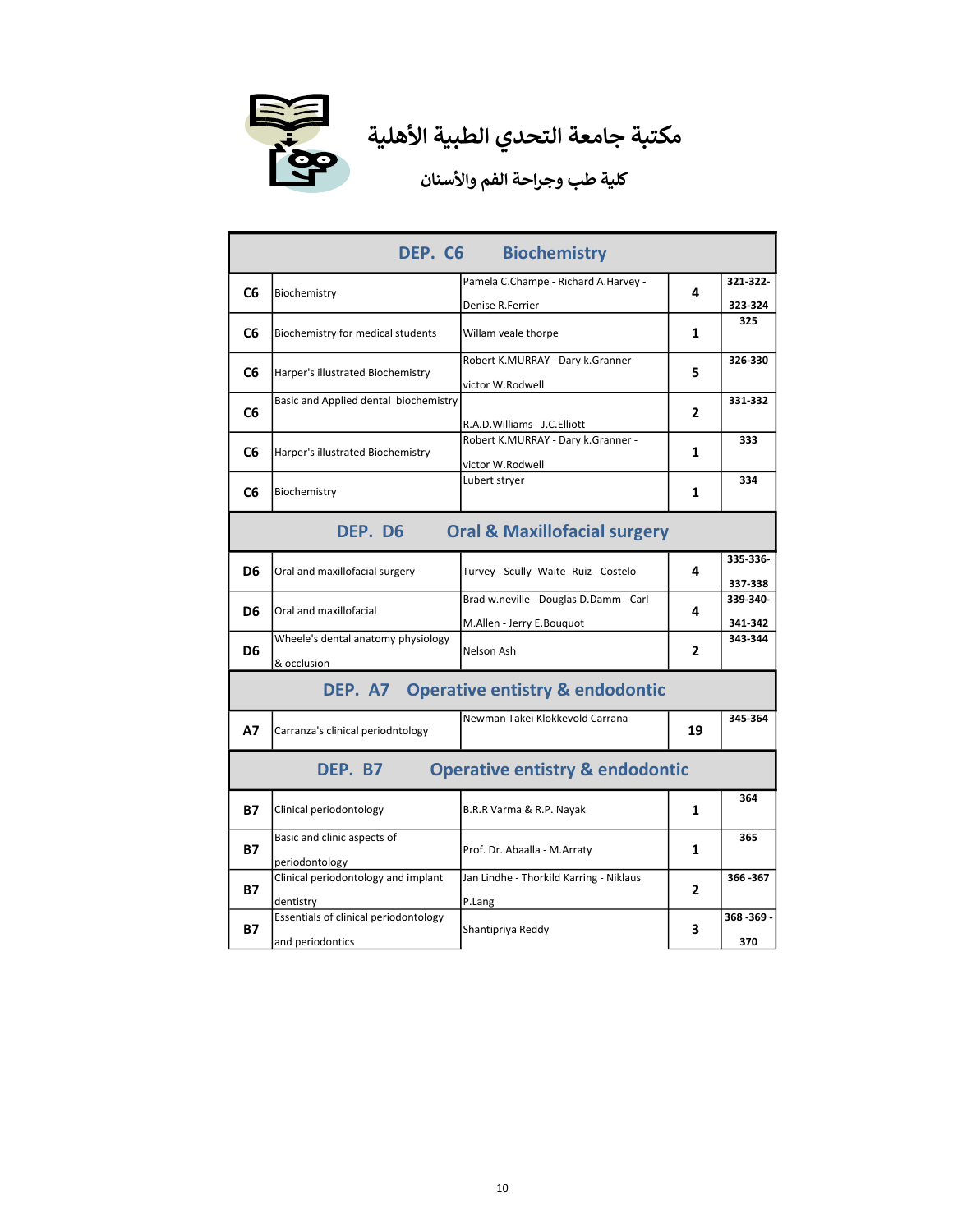

| B7      | Clinical periodontology ninth edition                           | Carranza                                                  | 1 | 371                 |  |
|---------|-----------------------------------------------------------------|-----------------------------------------------------------|---|---------------------|--|
| B7      | Clinical periodontology fifth edition                           | Carranza                                                  | 1 | 372                 |  |
| B7      | Clinical periodontology 8th edition                             | Carranza                                                  | 1 | 373                 |  |
| DEP. C7 |                                                                 |                                                           |   |                     |  |
| C7      | Manual of wire bending techniques                               | Ellchiro Nakajima ,DDS,D,MSC                              | 3 | 374-375-<br>376     |  |
| C7      | The art and scienc orthodontics                                 | S.I.Bhalajhi                                              | 4 | 377-378-<br>379-380 |  |
| C7      | Contemporary orthodontics                                       | William . R.proffit - Henry W.Fields - David<br>M.sarver  | 4 | 381-382-<br>383-384 |  |
| C7      | Graber's orthodontics current<br>principles and techniques      | Graber vanarsdall                                         | 2 | 385-386             |  |
|         | DEP. D7                                                         | <b>Oral &amp; Maxillofacial surgery</b>                   |   |                     |  |
| D7      | Contemporary treatment of<br>dentofacial deformity              | William R.Proffit - Raymond p.White,Jr -<br>Dvid M.Sarver | 3 | 387-388-<br>389     |  |
| D7      | Oral surgery                                                    | Fragiskos D.FRAGISKOS                                     | 3 | 390-391-<br>392     |  |
| D7      | contemporary orthodontics                                       | William R.Proffit with Henary W.Fields .JR                | 1 | 393                 |  |
| D7      | Principles of deformity corection                               | J.E.Herzenberg                                            | 2 | 394-395             |  |
| D7      | Minor oral surgery                                              | Geoffrey I. Howe                                          | 1 | 396                 |  |
| D7      | Local analgesia indentistry                                     | D.H.Roberts and J.H Sowray                                | 1 | 397                 |  |
| D7      | General surgery                                                 | Harold ellis - Sir roy - Calne - Christopher -<br>watson  | 1 | 398                 |  |
|         |                                                                 | DEP. E7                                                   |   |                     |  |
| Е7      | Oral pathology for the dental hygienits lbsen - phelan          |                                                           | 1 | 399                 |  |
| E7      | Pathologic basis of disase                                      | Kumar. Abbas. Fausto                                      | 1 | 400                 |  |
| E7      | Robbins and contran pathologic basis<br>of disease 7th eidition | Kumar. Abbas.Fausto                                       | 3 | 401-402-<br>403     |  |
| Е7      | Robbins basic pathologic                                        | Kumar . Abbas.Fausto Mitchell                             | 3 | 404-405-<br>406     |  |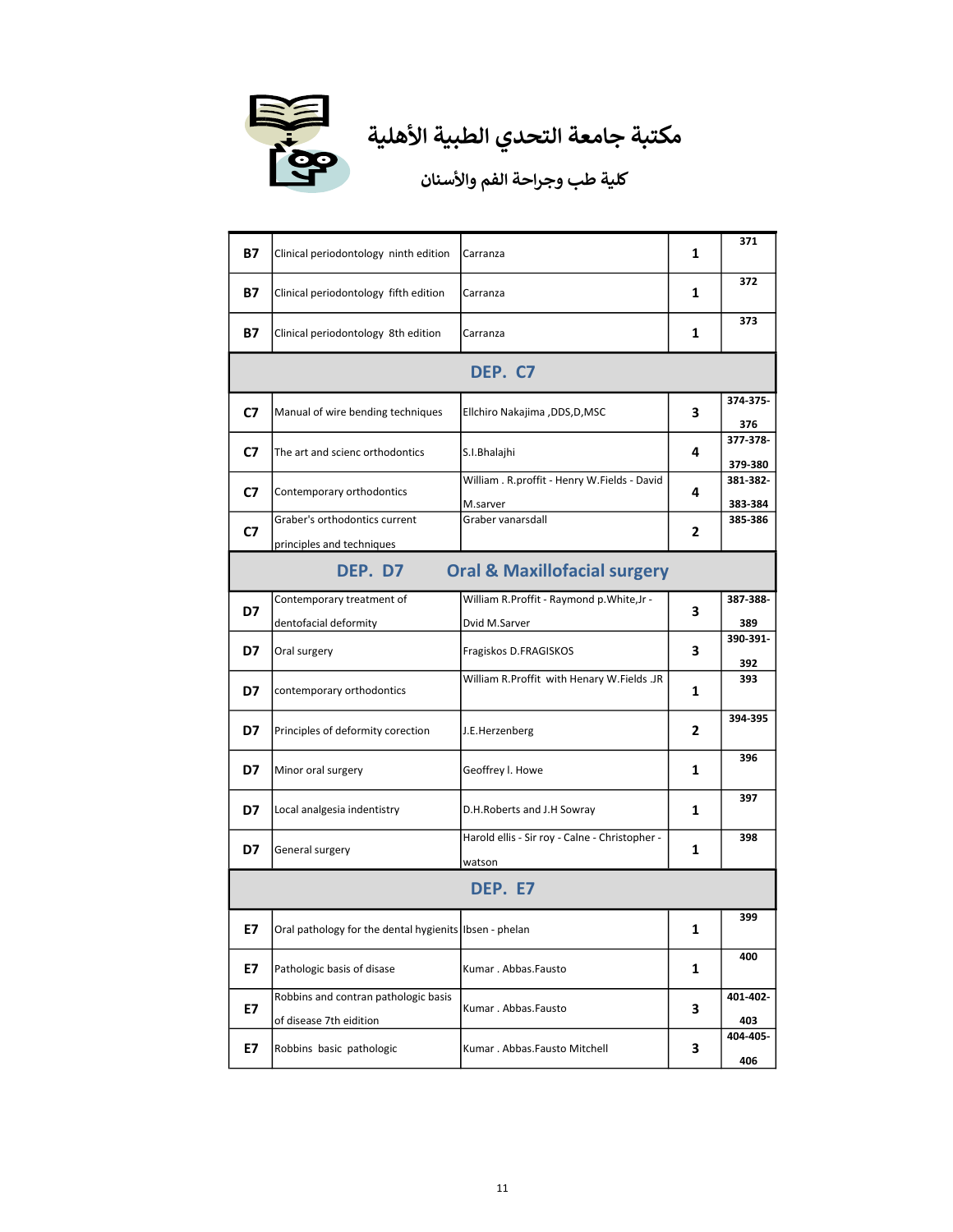

| E7 | Robbins basic pathologic                                 | Kumar . Cortran - robbins                           | 1 | 407             |  |  |
|----|----------------------------------------------------------|-----------------------------------------------------|---|-----------------|--|--|
| E7 | Snopsis of oral pathology                                | S.N.Bhaskar                                         | 1 | 408             |  |  |
| E7 | Oral pathology                                           | R.A. Cawson - E.W.Odell                             | 2 | 409-410         |  |  |
| E7 | oral pathology and oral medicine                         | R.A. Cawson - E.W.Odell                             | 2 | 411-412         |  |  |
|    | DEP. A8<br><b>Operative entistry &amp; endodontic</b>    |                                                     |   |                 |  |  |
| Α8 | Cnical periodontology                                    | Carranza                                            | 2 | 413-414         |  |  |
| Α8 | Periodontics                                             | J.D. Manson                                         | 1 | 415             |  |  |
| Α8 | Principles of periodontology & periodol Cairo university |                                                     | 7 | 416-422         |  |  |
|    | DEP. B8                                                  | <b>Pathology &amp; oral Pathology</b>               |   |                 |  |  |
| Β8 | Principles of general pathology                          | Gamal nada                                          | 3 | 423-424-<br>425 |  |  |
| Β8 | Oral and written questions and<br>answers in pathology   | Gamal nada                                          | 5 | 426-430         |  |  |
| Β8 | Principles of special pathology                          | Gamal nada                                          | 3 | 431-432-<br>433 |  |  |
| Β8 | Oral pathology                                           | J.V.SOAMES - J.C.Southam                            | 1 | 434             |  |  |
| Β8 | Principles of pathology for dentalstud                   | J.VB.Walter - Maragaret C. Hamilton -<br>M.S.Israel | 1 | 435             |  |  |
| Β8 | Oral pathology vlinical pathologic<br>correlation        | Joseph A.Regezi - James J.sciubba                   | 3 | 436-437-<br>438 |  |  |
| Β8 | Oral pathology clinical pathologic<br>correlation        | Joseph A.Regezi - James J.sciubba                   | 2 | 439-440         |  |  |
| Β8 | Oral pathology                                           | Swaem                                               | 2 | 441-442         |  |  |
|    | <b>DEP. C8 Orthodontic</b>                               |                                                     |   |                 |  |  |
| C8 | Orthodontics currnt priniples and<br>techniques          | xubair graber vanarsdall vig                        | 1 | 443             |  |  |
| C8 | introduction to orthodontics                             | Laura Mitchell                                      | 2 | 444-445         |  |  |
| C8 | Handbook of orthodontics                                 | Robert E. Moyers - D.D.S, PH.D                      | 1 | 446             |  |  |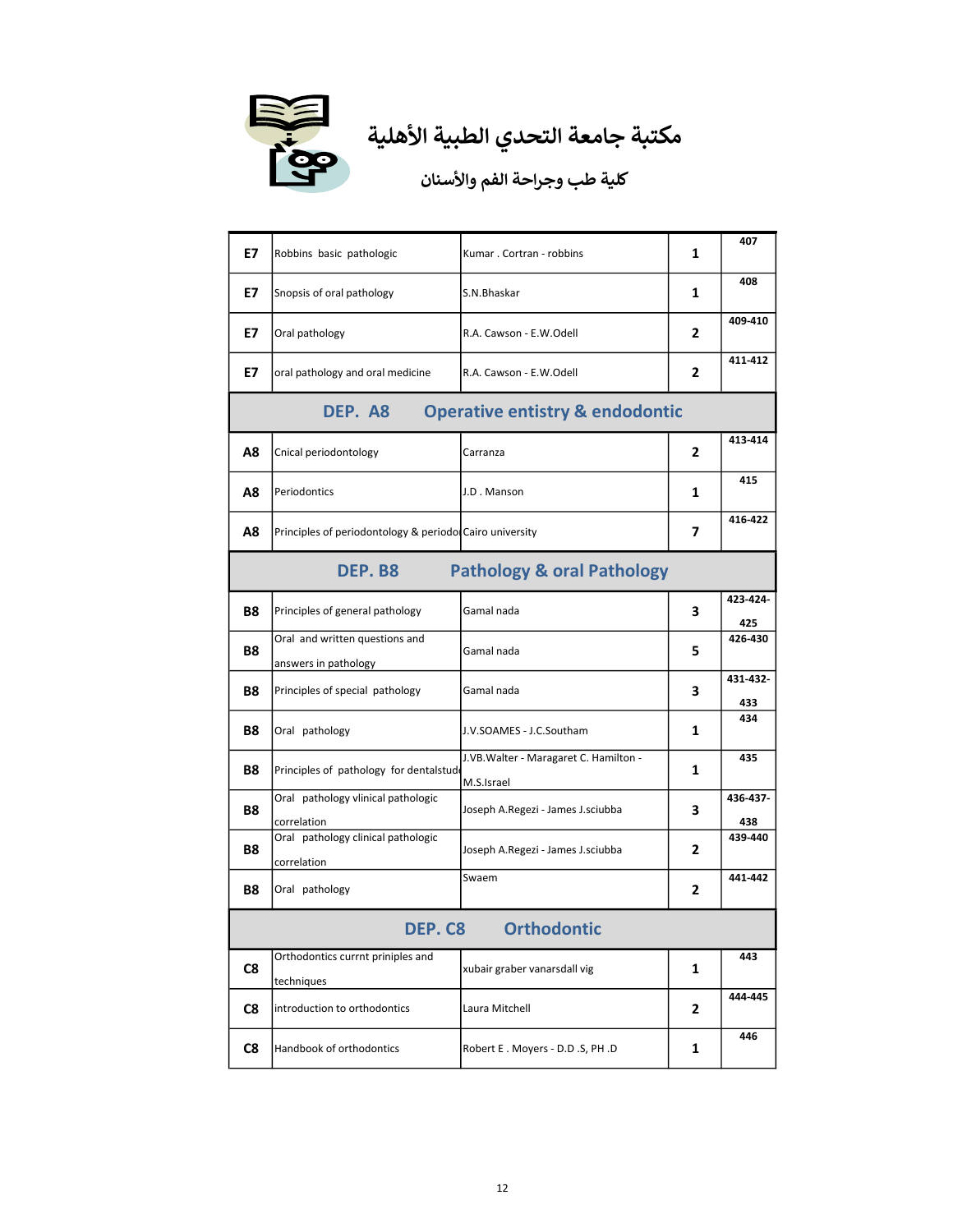

| C8                             | Handbook of orthodontics                          | Martyn .T.Cobourne - Anderw T.Dibiase                                                          | 2            | 447-448             |
|--------------------------------|---------------------------------------------------|------------------------------------------------------------------------------------------------|--------------|---------------------|
| C8                             | Text of orthodontics                              | Smir E.Bishara                                                                                 | 2            | 449-450             |
| C8                             | Orthodontics currnt priniples and<br>techniques   | Graber .Vanarsdall.vig                                                                         | 2            | 451-452             |
|                                | DEP. D8                                           |                                                                                                |              |                     |
| D8                             | Oral and maxillofacial surgery                    | Fonseca - Marciani - Turvey                                                                    | 2            | 453-454             |
| D8                             | Handbook of local anesthesia                      | <b>Stanley F.Malamed</b>                                                                       | 2            | 455-456             |
| D8                             | Oral and maxillofacial diseases                   | Crispian scully - stephen R Flint - Jose V<br>Bagan - Steplen R Porter and Khursheed F<br>Moos | $\mathbf{2}$ | 457-458             |
| DEP. A9                        |                                                   |                                                                                                |              |                     |
| A <sub>9</sub>                 | Dictionary of dentistry                           | د . محمد هيثم الخياط                                                                           | 7            | 459-465             |
| Α9                             | Longman active study dictionary                   |                                                                                                | 1            | 466                 |
| A9                             | Almawrid 2001                                     | Munir Baalbaki                                                                                 | 1            | 467                 |
| A9                             | Hitt's new medical dictionary English -<br>Arabic | DR.yusuf K.HIHI - Ahmed Al.khatib                                                              | 2            | 468-469             |
| DEP. B9<br><b>Pharmacology</b> |                                                   |                                                                                                |              |                     |
| <b>B9</b>                      | Pharmacology multiple choice questior             | Zarif isaak - Elsayed elrokh - Mohamed<br>elhakim - Hedayat tolba                              | 3            | 470--471-<br>472    |
| <b>B9</b>                      | Pharmacceutical practice                          | A.J.Winfield - R.M.E.Richards                                                                  | 1            | 473                 |
| <b>B9</b>                      | Basic and clinical pharmacy                       | Philip wiffen - Marc mitchell - Melanie<br>snelling - Nicola stoner                            | 4            | 474-475-<br>476-477 |
| <b>B9</b>                      | Clinical phamacology                              | P.N .Bnnett - M.J.Brown                                                                        | 4            | 478-479-<br>480-481 |
| B <sub>9</sub>                 | Pharmacololgy for associated degree<br>of nursing | هادي عواد وربكات                                                                               | 2            | 482-483             |
| <b>B9</b>                      | comprehensive pharmacy review                     | Alan h.mutnick - paul f.souney -Larry<br>N.Swanson - Leon shargel                              | 2            | 484-485             |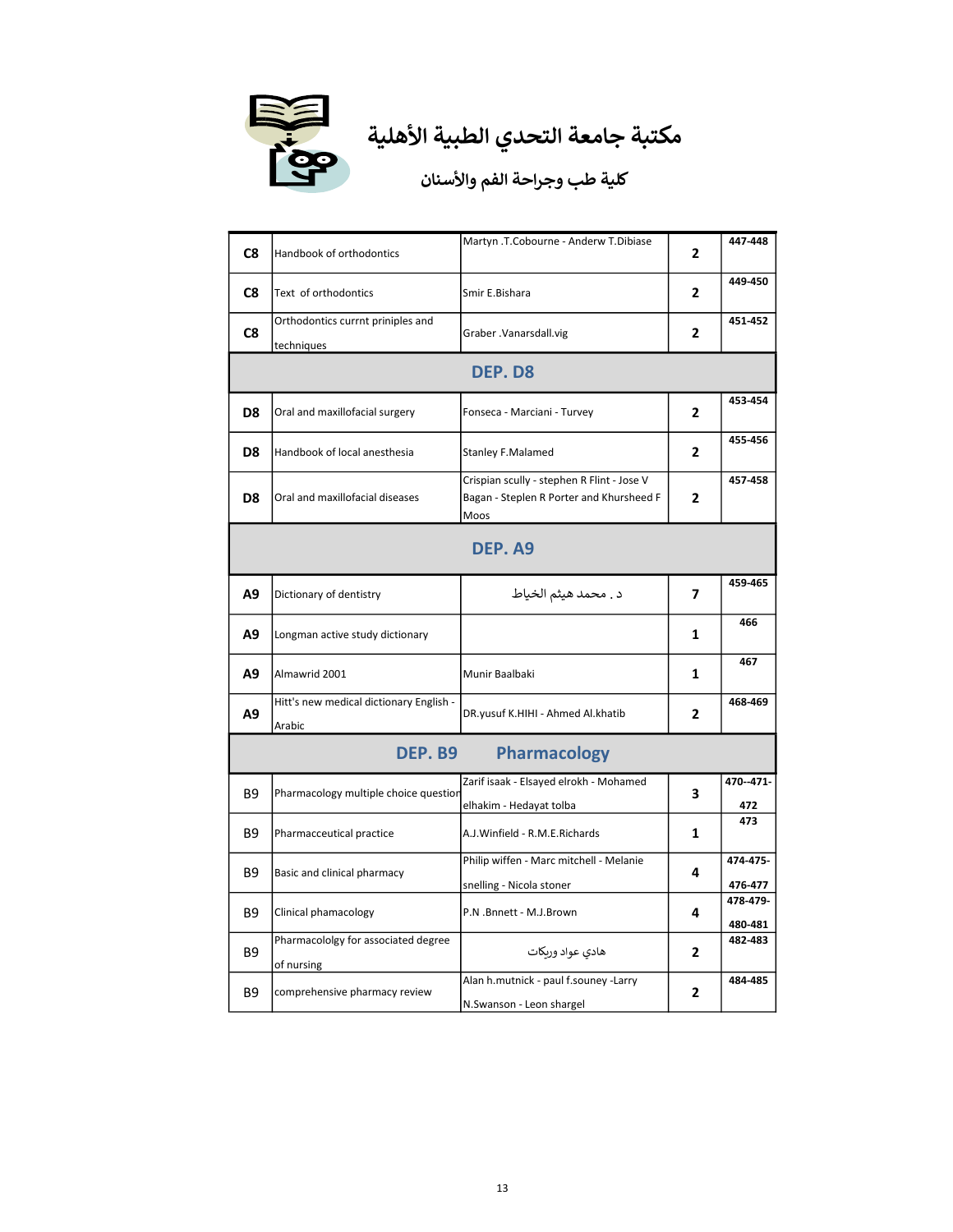

| <b>B</b> 9     | Dental pharmacology                                          | George W .Penning - TN Calvey -TC Ao'nel                                            | 1              | 486                 |
|----------------|--------------------------------------------------------------|-------------------------------------------------------------------------------------|----------------|---------------------|
| B9             | Practice pharmacology for dental stude Alexandria university |                                                                                     | 1              | 487                 |
|                | DEP.C9                                                       | <b>Pharmacology</b>                                                                 |                |                     |
| C <sub>9</sub> | Practical medical biochemistry                               | The staff members                                                                   | 1              | 489                 |
| C <sub>9</sub> | Review of medical pharmacology                               | El-sayed M.El-Rokh                                                                  | 3              | 490-491-<br>492     |
| C <sub>9</sub> | Pharmacology 2009                                            | Ricard finkel - Luigi X.Cubeddu - Michelle<br>A.Clark                               | 4              | 493-494-<br>495-496 |
| C <sub>9</sub> | Pharmacology                                                 | Ricard finkel - Luigi X.Cubeddu - Michelle<br>A.Clark                               | 1              | 497                 |
| C <sub>9</sub> | Microbiology & immunology                                    | Narges mohamed elaish - Tahany Ahmed<br>abdel raouf - Amany tharwat abdel<br>rahman | 2              | 498-499             |
| C <sub>9</sub> | Medical microbiology                                         | Geo.f.Brooks - Janet S.Butel - Stephen<br>A.Morse                                   | 1              | 500                 |
| C <sub>9</sub> | Medical microbiology (systematic)                            | Prof.M.M.Sherif                                                                     | 3              | 501-502-<br>503     |
| C <sub>9</sub> | Microbiology                                                 | Ricard A.Harvey - pamela c. champe -<br><b>Bruce D.Fisher</b>                       | 4              | 504-505-<br>506-507 |
| DEP.D9         |                                                              |                                                                                     |                |                     |
| D9             | Oxford handbook of clinical dentistry                        | Laura Mitchell - David A.Mitchell                                                   | $\overline{2}$ | 508-509             |
| D9             | An outline of oral surgery                                   | H.C.Killey - G.R.Seward - L.W.KAY                                                   | 2              | 510                 |
| D9             | Orthodontic treatment with<br>removable                      | Bristol . John .wright & sons limited                                               | 1              | 511                 |
| D9             | Self assessment manual 2 oral<br>medicine and diagnosis      | Betram cohen - David mason - David<br>poswillo                                      | 1              | 512                 |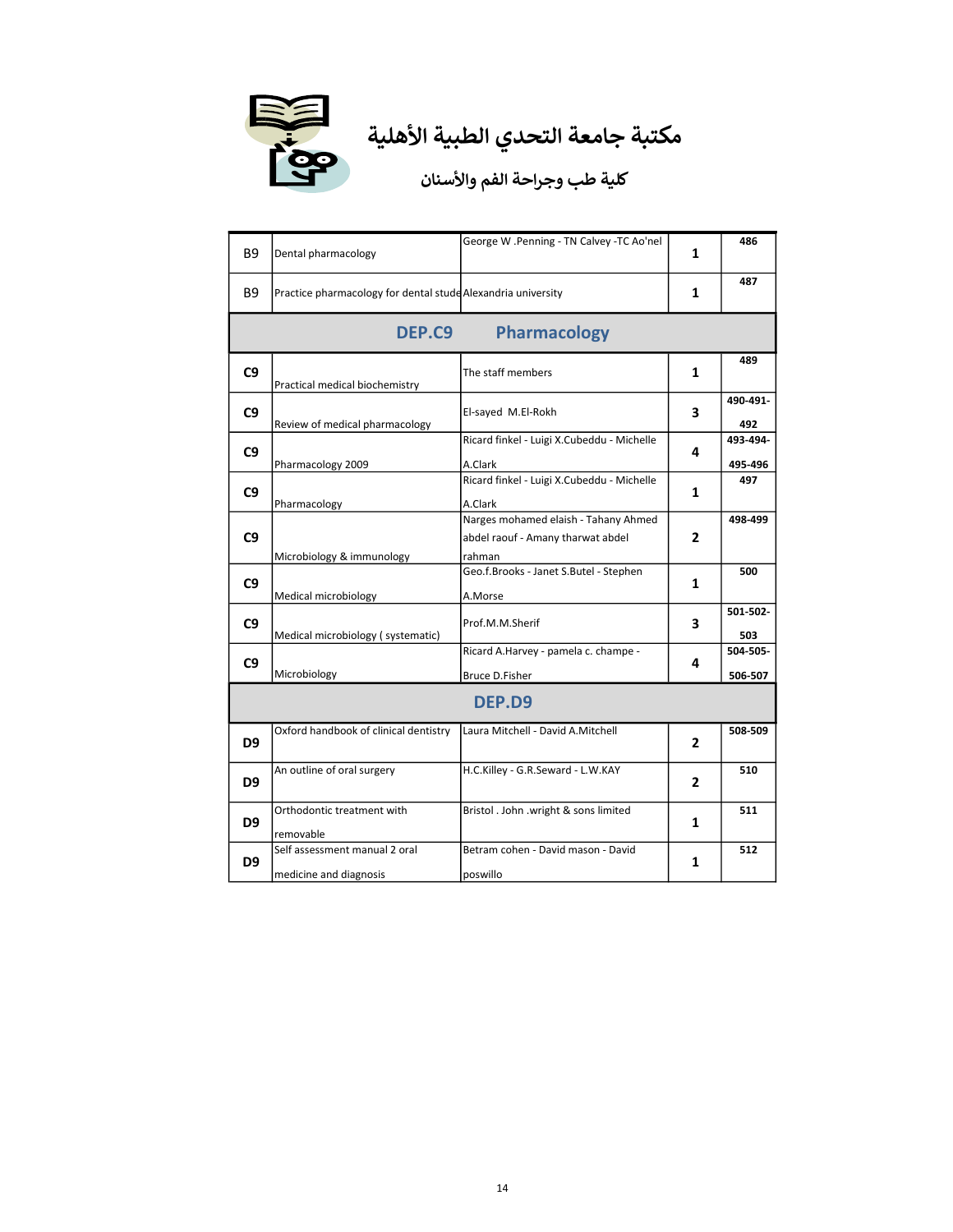

| D9                        | Amanual of oral medicine              | Fergal f Nally - Deryck J eggleston                     | 1                       | 513              |
|---------------------------|---------------------------------------|---------------------------------------------------------|-------------------------|------------------|
| D9                        | Clinical atlas of hman anatomy        | Peter H.Abraham -Johannes M.Boon -<br>Jonathan D.Spratt | 1                       | 514              |
| D9                        | Dental secrets 3rd edition            | Stephen T.sonis DMD, DMSC                               | 3                       | 515-516-<br>517  |
| D9                        | Dental secrets second edition         | Stephen T.sonis DMD, DMSC                               | 3                       | 518-519-<br>520  |
|                           |                                       | <b>DEP.A10</b>                                          |                         |                  |
| A10                       | Oxford handbook of clinical surgery   | Greg Mclatchie -Neil Borley - Joanna<br>chikwe          | 1                       | 521              |
| A10                       | Dental Drug guide                     | Aboutable dental                                        | 15                      | 522-536          |
| A10                       | Oxford handbook of clinical dentistry | LauraMitchell - David A.Mitchell                        | 3                       | 537-538-<br>539- |
| A10                       | Clinical dentistry                    | Ivor G.Chestnutt - John Gibson                          | 5                       | 540-544          |
| <b>DEP.B10</b>            |                                       |                                                         |                         |                  |
| <b>B10</b>                | Best for fives for dentistry          | Douglas Hammond                                         | 1                       | 545              |
| <b>B10</b>                | Pocket atlas of oral diseases         | Gaskaris                                                | 3                       | 546-547-<br>548  |
| <b>B10</b>                | Acolour atlas of oro -facial diseases | L.W.Kay and R.Haskell                                   | 1                       | 549              |
| <b>B10</b>                | SAQS for dentistry                    | Kathleen FM - Judith Jones                              | 1                       | 550              |
| <b>B10</b>                | Clinical oral medicine                | J.J.Gayford - R.Haskell                                 | 1                       | 551              |
| DEP.E9<br><b>MAGAZINE</b> |                                       |                                                         |                         |                  |
| E9                        | مجلة الرابطة                          |                                                         | 5.                      |                  |
| E9                        | المظاهر والحركات الهدامة              | د.على محمد عيسى الاصيبعي<br>أ .جمعة على اللافي          | 1                       |                  |
| E9                        | التركيبات الثابتة                     | د.حنان تيسير الغدامسي                                   | $\overline{\mathbf{c}}$ |                  |
| E9                        | مناهج البحث العلمى                    | د. عبد الله محمد الشريف                                 | 1                       |                  |
| E9                        | مذكرة الطقم الكامل                    | د. طه محمد كمال عبد العزيز                              | 1                       |                  |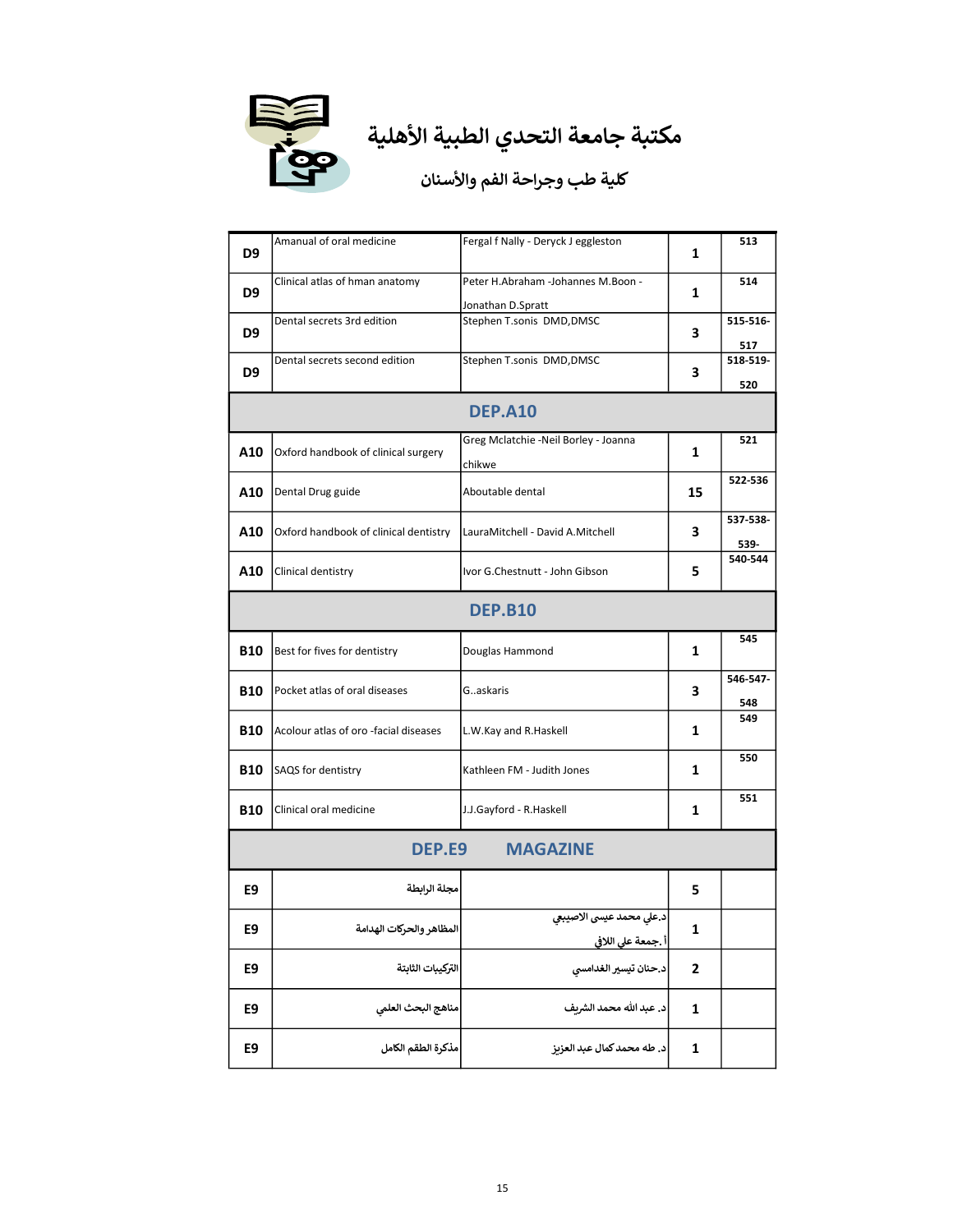

# مكتبة جامعة التحدي الطبية الأهلية<br>محتبة جامعة التحدي الطبية الأهلية

| E9                              | مبادىء علوم طب الفم والأسنان         | د. عبد الله محمد الرابطي                                                                                                                             | 1 |  |
|---------------------------------|--------------------------------------|------------------------------------------------------------------------------------------------------------------------------------------------------|---|--|
| E9                              | تعليمات الاستعمال                    |                                                                                                                                                      | 1 |  |
| E9                              | User guide                           |                                                                                                                                                      | 1 |  |
| E9                              | Science and applied dental materials | Dr.Taher massoud Wanis                                                                                                                               | 1 |  |
|                                 |                                      | السنة الثانية DEP.C10                                                                                                                                |   |  |
| C <sub>10</sub>                 | الكيمياء العامة - سنة ثانية          | د. الهادي على الحاجي  - أ.عمرو على قليزة - د. فتحي<br>سالم <mark>معتوق - د. صالح أحمد خليل</mark><br>أ.د. عثمان عبد الرحمن الأنصاري - د. خليفة ميلاد | 3 |  |
| C10                             | علم الخلية - سنة ثانية               | المغبوب                                                                                                                                              | 7 |  |
| C <sub>10</sub>                 | علم الأحياء العام - سنة ثانية        | أ.د. محمد فيصل عاشور - أ.د. ناصر محمد سلامة                                                                                                          | 4 |  |
|                                 |                                      | السنة الثالثة DEP.D10                                                                                                                                |   |  |
| D10                             | التشريح ووظائف الأعضاء               | د.مسعود الشريف رحومة - د. عمر عبد المجيد                                                                                                             | 5 |  |
| D10                             | كيمياء غير عضوية                     | الحبيب - د. مهدي ابراهيم حلمي<br>د.حسين ابراهيم العربي  - د. أحمد مصطفى رمضان                                                                        | 3 |  |
| D10                             | الكيمياء المعملية                    | د. المختار أبو خريص عم الشيباني - د. منصور على<br>مخاوف                                                                                              | 3 |  |
| D10                             | الكيمياء العضوية                     | د. محمود الفيتوري فرحات  - د. محمد صالح<br>الشنطة                                                                                                    | 1 |  |
| D10                             | الكيمياء العضوية والحيوية            | د. ابراهيم مصطفى فحيل البوم - د.فتحي سالم<br>معتوق - د. حسين العبد السلطني - د. خالد نور                                                             | 3 |  |
| D10                             | الأحياء الدقيقة والطفيليات           | د. عبد الرحمن محمد الطويل - د. أبو بكر ابراهيم<br>السويحلى                                                                                           | 3 |  |
| السنة الرابعة<br><b>DEP.E10</b> |                                      |                                                                                                                                                      |   |  |
| E10                             | الكيمياء التحليلية والاشعاعية        | د. الهادي عمر الرقيعي - د. يوسف علي بن شعبان                                                                                                         | 5 |  |
| E10                             | علم لأمراض                           | د. الزروق مصباح السنوسي                                                                                                                              | 1 |  |
| E10                             | برمجة وتطبيقات الحاسوب               | د. عمر محمد زرقى - أ. امحمد عبد السلام بن زاهية                                                                                                      | 1 |  |